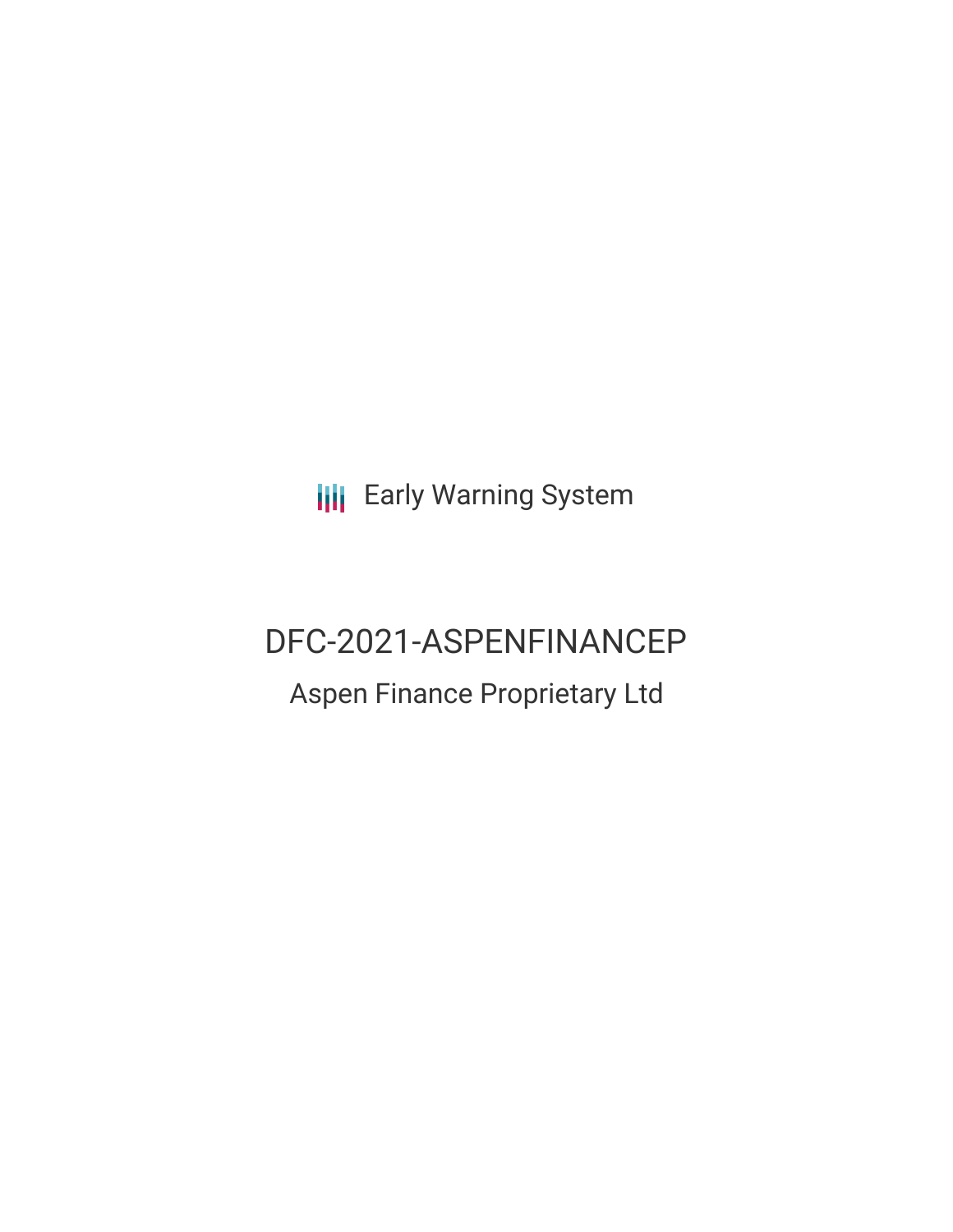

### **Quick Facts**

| <b>Countries</b>               | South Africa                                           |  |  |  |
|--------------------------------|--------------------------------------------------------|--|--|--|
| <b>Financial Institutions</b>  | US International Development Finance Corporation (DFC) |  |  |  |
| <b>Status</b>                  | Active                                                 |  |  |  |
| <b>Bank Risk Rating</b>        | B                                                      |  |  |  |
| <b>Borrower</b>                | Aspen Finance Proprietary Limited                      |  |  |  |
| <b>Sectors</b>                 | Education and Health, Industry and Trade               |  |  |  |
| <b>Investment Amount (USD)</b> | \$114.15 million                                       |  |  |  |
| <b>Loan Amount (USD)</b>       | \$118.76 million                                       |  |  |  |
| <b>Project Cost (USD)</b>      | \$684.92 million                                       |  |  |  |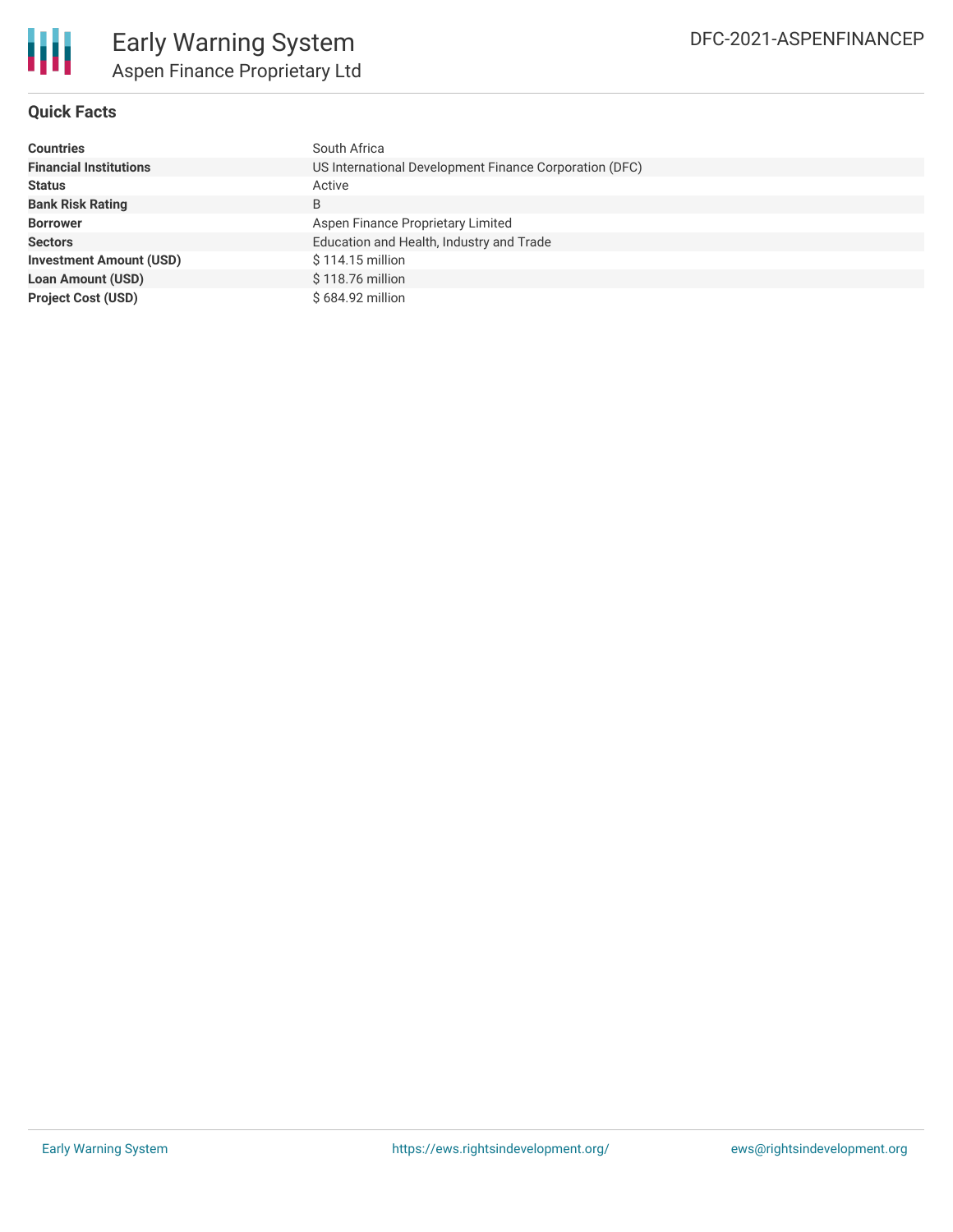

### **Project Description**

According to bank provided information, the proceeds of the DFC corporate loan will be used to refinance existing debt and to support Aspen's operations, including production of vaccines, and other therapies in African and emerging markets.

The project is expected to have a developmental impact in South Africa by supporting Aspen's operations, including COVID-19 vaccine production targeted for delivery within South Africa and elsewhere in Africa.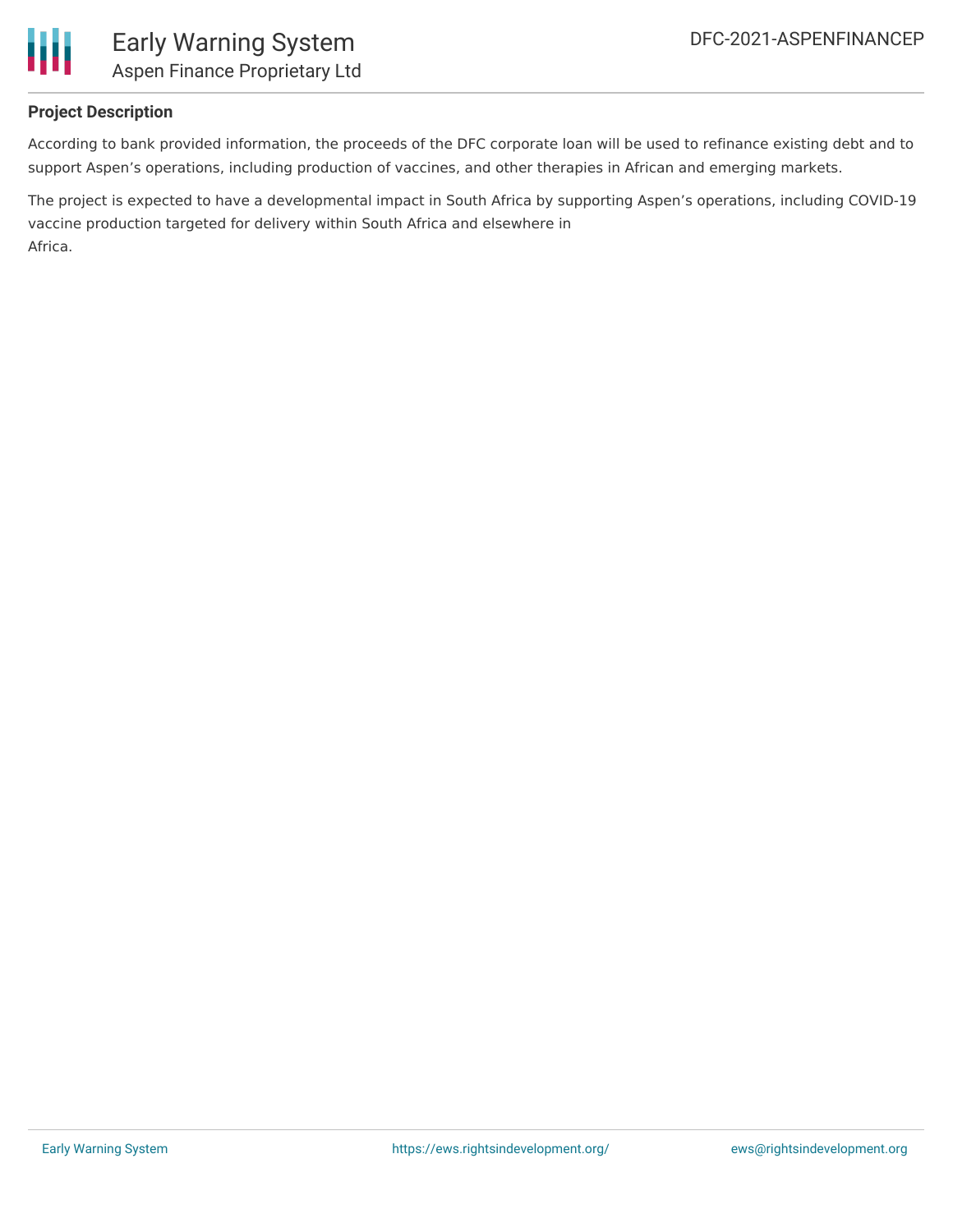

### Early Warning System Aspen Finance Proprietary Ltd

### **Investment Description**

US International Development Finance Corporation (DFC)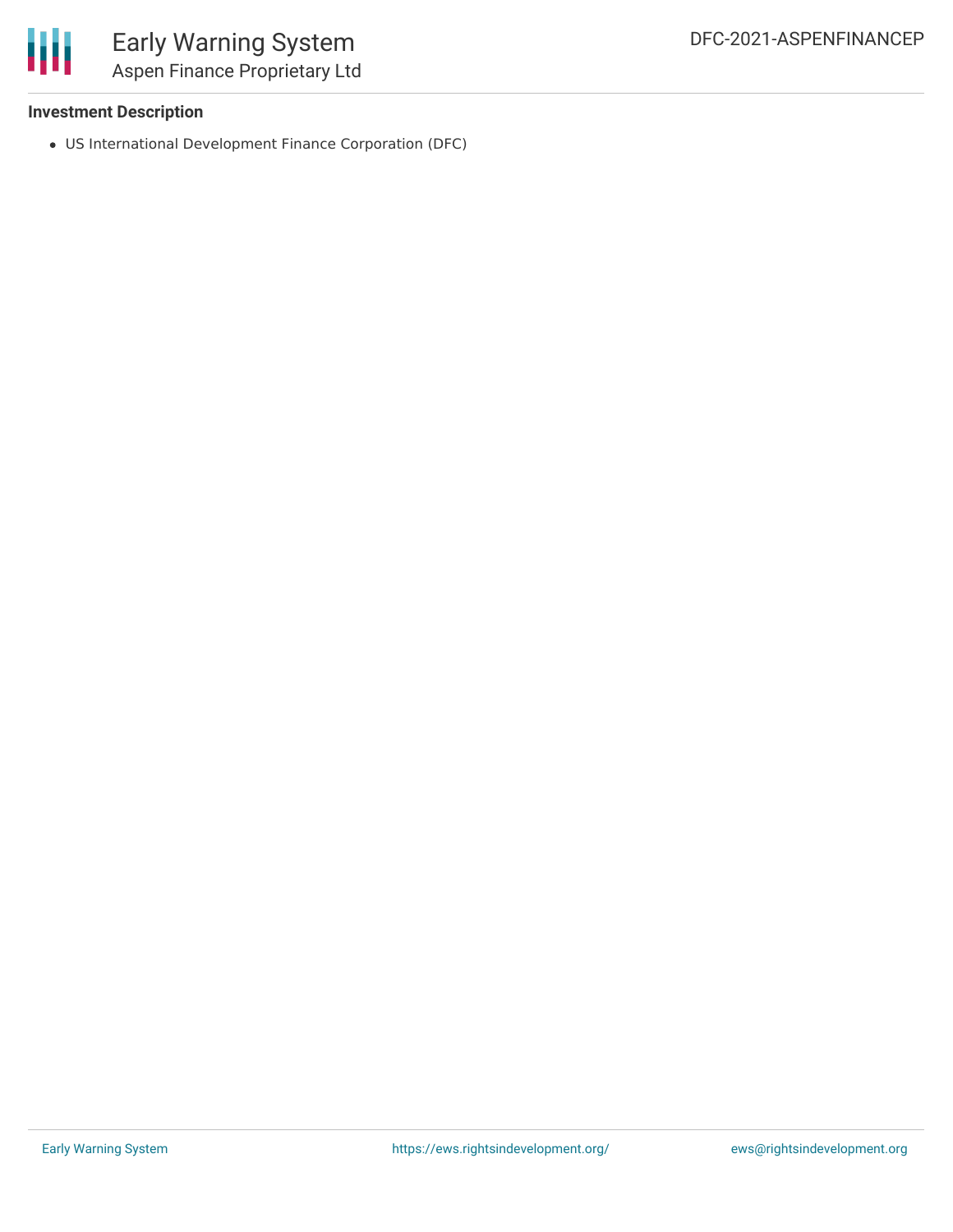

### Early Warning System Aspen Finance Proprietary Ltd

| <b>Private Actor 1</b> | <b>Private Actor</b><br>Role | <b>Private Actor</b><br>Sector | <b>Relation</b>          | <b>Private Actor 2</b>        | <b>Private Actor</b><br>2 Role | <b>Private Actor</b><br>2 Sector |
|------------------------|------------------------------|--------------------------------|--------------------------|-------------------------------|--------------------------------|----------------------------------|
| $\sim$                 | $\overline{\phantom{a}}$     | $\overline{\phantom{0}}$       | $\overline{\phantom{a}}$ | Aspen Pharmacare Holdings Ltd | Parent Company                 | $\overline{\phantom{a}}$         |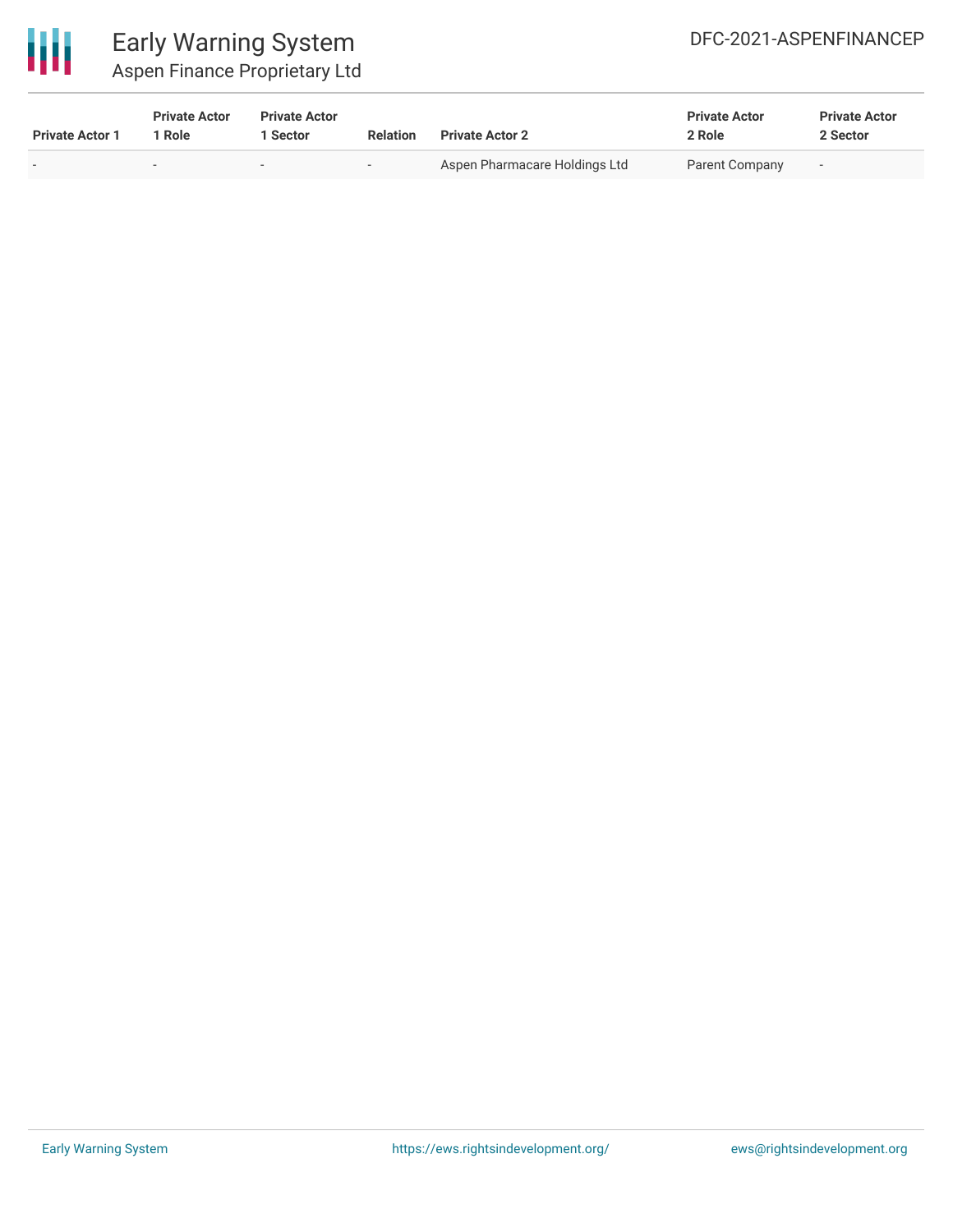

### **Contact Information**

\*Contact information not provided at the time of disclosure\*

#### **ACCESS TO INFORMATION**

Unlike many other development finance institutions, DFC does not currently have an access to information policy.

Under the United States Freedom of Information Act (FOIA), DFC is obliged to respond to reasonably formulated requests for Agency records. However, DFC may apply exemptions from release to certain types of information and may charge fees in responding to requests. DFC has a designated FOIA officer who is trained in how to respond to requests and implement the law. You can learn more about filing a FOIA request at: <https://www.dfc.gov/foia>

### **ACCOUNTABILITY MECHANISM OF THE UNITED STATES INTERNATIONAL DEVELOPMENT FINANCE CORPORATION (DFC)**

The Office of Accountability is an independent office that addresses complaints about environmental or social issues related to DFC-supported projects. The office provides communities an opportunity to have concerns independently reviewed and addressed. If you submit a complaint to the Office of Accountability, it may assist you by either seeking to address your problems by facilitating a problem solving dialogue between you and those implementing the project and/or investigating whether the DFC complied with its policies to prevent environmental, social, human rights, and labor harms.

You can find more information about the Office of Accountability at: <https://www.dfc.gov/who-we-are/office-accountability>